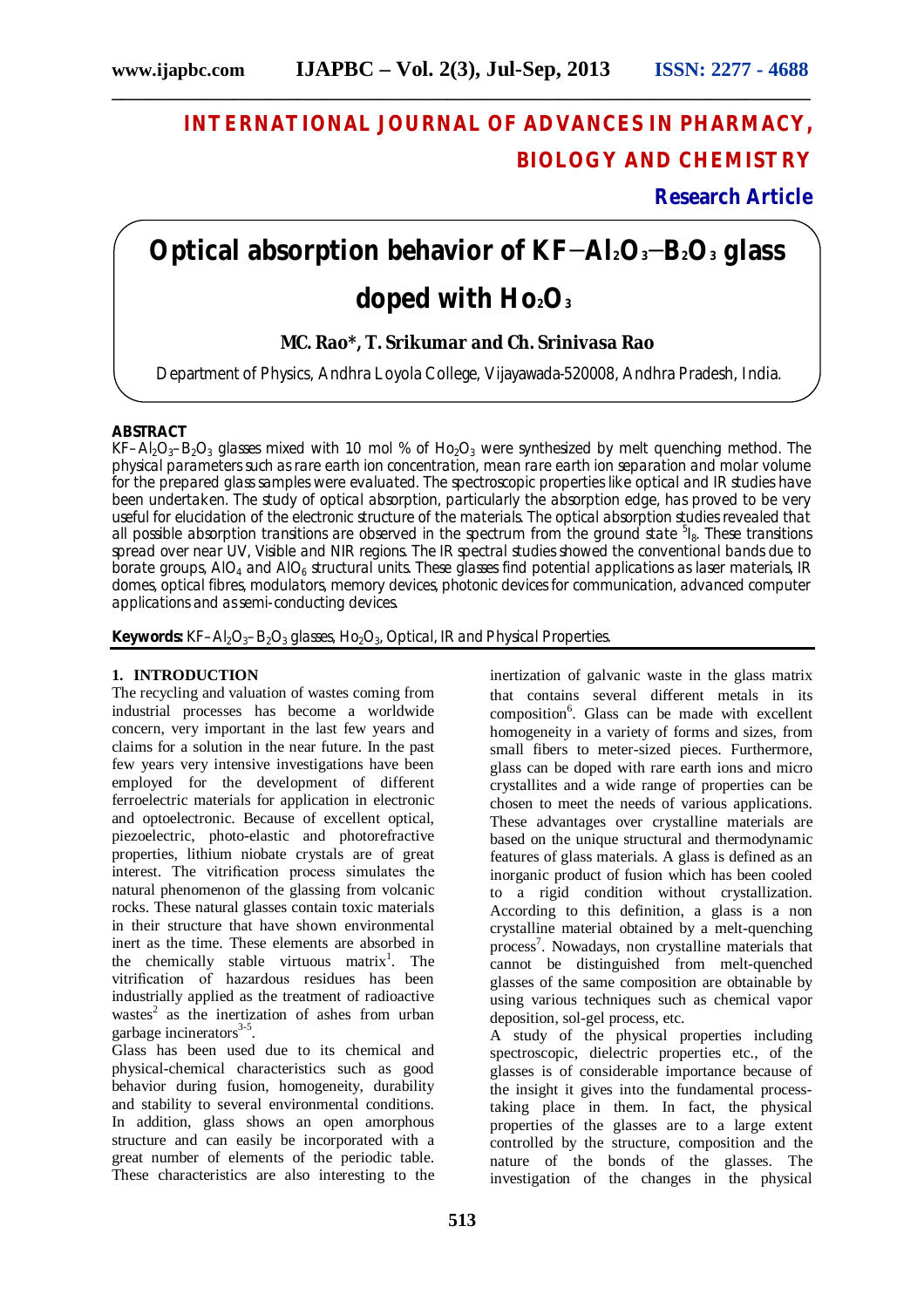**\_\_\_\_\_\_\_\_\_\_\_\_\_\_\_\_\_\_\_\_\_\_\_\_\_\_\_\_\_\_\_\_\_\_\_\_\_\_\_\_\_\_\_\_\_\_\_\_\_\_\_\_\_\_\_\_\_\_\_\_\_\_\_\_\_\_\_\_\_\_\_\_\_\_\_**

properties of glasses with controlled variation of chemical composition, doping etc., is of considerable interest in the application point of view<sup>8, 9</sup>. According to Zachariasen<sup>10</sup> there are only five oxide materials which form the glass by themselves viz.,  $P_2O_5$ ,  $B_2O_3$ ,  $SiO_2$ ,  $GeO_2$  and  $As_2O_3$ ; two more non-oxide compounds viz.,  $As<sub>2</sub>S<sub>3</sub>$  and  $BeF<sub>2</sub>$  are also added to this list recently. Though, the glass materials do not possess the long-range periodicity but they retain short range order with  $AO<sub>3</sub>$  and  $AO<sub>4</sub>$  basic building blocks and follow certain rules proposed by Zachariasen. Basing on these rules, a continuous random network for a glass can be constructed. Reddy et al.<sup>11</sup> studied several physical properties and optical absorption and photoluminescence spectra of  $Ho^{3+}$  doped PbO-Al<sub>2</sub>O<sub>3</sub>-B<sub>2</sub>O<sub>3</sub> glasses have been studied. From the measured intensities of various absorption<br>bands of these glasses the Judd-Ofelt bands of these glasses the parameters  $\Omega_2$ ,  $\Omega_4$  and  $\Omega_6$  have been evaluated. The Judel-Oflet theory could successfully be applied to characterize the absorption and luminescence spectra of these glasses. From this theory various radiative properties like transition probability A, branching ratio  $β_r$ , the radiative life time  $τ_R$  and the emission cross-section  $\sigma^E$  for various emission levels of these glasses have been determined and reported. An attempt has also been made to throw some light on the environment of  $Ho^{3+}$  ions in  $PbO-Al<sub>2</sub>O<sub>3</sub>-B<sub>2</sub>O<sub>3</sub>$  glass lattice.

#### **2. MATERIALS AND METHOD**

For the present study, the chosen composition is (30–x) KF–10Al<sub>2</sub>O<sub>3</sub>- 60B<sub>2</sub>O<sub>3</sub>: xH<sub>O2</sub>O<sub>3</sub> with x = 1.0 mol %.

The details of the compositions are:

#### **Ho0: 30 KF–10Al2O3- 60B2O<sup>3</sup> Ho1: 29 KF–10Al2O3- 60B2O3:1.0Ho2O<sup>3</sup>**

Analytical grade reagents of  $H_3BO_3$ , KF and  $Ho_2O_3$ powders in appropriate amounts (all in mol%) were thoroughly mixed in an agate mortar, calcinated at about  $900^{\circ}$ C for 2 h in a platinum crucible and subsequently melted in the temperature range of 1200 to  $1250^{\circ}$ C in an automatic temperature microprocessor controlled furnace for about 30 minutes. The resultant bubble free melt was then poured in a pre–heated brass mould and annealed at  $300^{\circ}$ C in another furnace. The samples prepared were mechanically ground and optically polished to the dimensions of 1 cm  $\times$  1 cm  $\times$  0.2 cm. The density of the glasses was determined to an accuracy of  $(\pm 0.0001)$  by the standard principle of Archimedes' using o–xylene (99.99 % pure) as the buoyant liquid. The mass of the samples was measured to an accuracy of 0.1 mg using Ohaus digital balance Model AR2140 for evaluating the density. The optical absorption spectra of the

glasses were recorded to a resolution of 0.1 nm at room temperature in the spectral wavelength range covering 250-900 nm using JASCO Model V-670 UV–VIS–NIR spectrophotometer. The refractive index (n) of the samples was measured (at  $\lambda =$ 589.3 nm) using Abbe's refractometer with monobromo naphthalene as the contact layer between the glass and the refractometer prism.

#### **3. RESULTS AND DISCUSSION**

 $B_2O_3$  is a well known network former, participates in the network forming with  $BO_3$  and  $BO_4$ structural units. KF do act as modifier like any conventional modifiers and create bonding defects. In some of the recent investigations it has also been reported that  $K^+$  and  $Li^+$  ions in floro salt glass matrices experience mixed oxygen-fluorine coordination and do not induce any defects in the glass network.<br>Some phys

physical parameters useful for characterization KF-Al<sub>2</sub>O<sub>3</sub>-B<sub>2</sub>O<sub>3</sub>: Ho<sub>2</sub>O<sub>3</sub> glasses are estimated from the measured value of density (d) and the average molecular weight  $M$ , using the following Eqs.

The transition metal ion concentration  $(N_i)$  could be obtained from:

(i) N<sub>i</sub> 
$$
(10^{22} \text{ ions}/\text{cm}^3) = N_A M \text{ (mol%) d} / M
$$

From the N<sub>i</sub> values obtained, the polaron radius  $(r_p)$ and inter-ionic distance  $(\tau_i)$  of transition metal ions could be evaluated:

(ii) Inter - ionic distance 
$$
\mathbf{r}_i (\mathbf{\hat{A}}) = \left[ \frac{1}{N_i} \right]^{1/3}
$$
  
(iii) Polaron radius  $\mathbf{r}_p (\mathbf{\hat{A}}) = \frac{1}{2} \left[ \frac{\pi}{6N_i} \right]^{1/3}$ 

The field strength  $(F_i)$  of transition metal ion in the glass matrix is described through the oxidation number  $(z)$  and the ionic radii  $(r<sub>i</sub>)$  of the transition metal ions by:

(iv) Field strength F<sub>i</sub> (cm<sup>-2</sup>) = 
$$
\frac{z}{r_i^2}
$$

From the measured values of the density and average molecular weight M of the samples, various other physical parameters such as rare earth ion concentration Ni, mean rare earth ion separation  $R_i$  and molar volume for all the glass samples were evaluated and presented in Table.

The study of optical absorption, particularly the absorption edge, has proved to be very useful for elucidation of the electronic structure of the materials. The absorption coefficient  $\alpha(v)$  is related to transmitted intensity , incident intensity and the thickness of the sample (t)  $as<sup>12</sup>$ 

$$
\alpha(v) = (1/t) \ln (I_i/I_t)
$$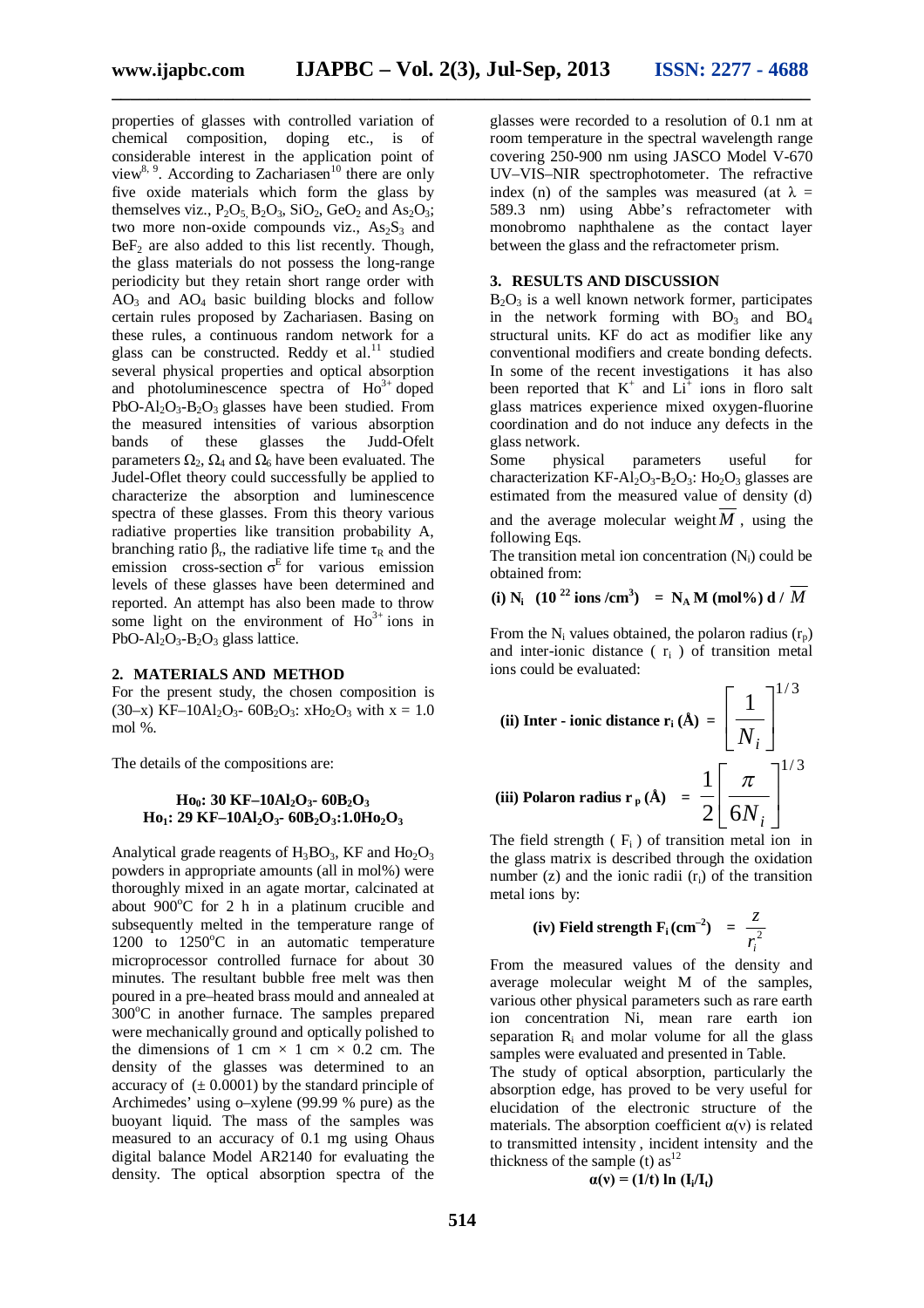**\_\_\_\_\_\_\_\_\_\_\_\_\_\_\_\_\_\_\_\_\_\_\_\_\_\_\_\_\_\_\_\_\_\_\_\_\_\_\_\_\_\_\_\_\_\_\_\_\_\_\_\_\_\_\_\_\_\_\_\_\_\_\_\_\_\_\_\_\_\_\_\_\_\_\_**

Optical band gap energy is an important parameter which reflects the optical behavior of a sample in terms of its transparency towards electromagnetic radiations. The optical band gap energy  $(E_{\varphi})$  is related to the absorption coefficient  $\alpha(v)$  as

### $\alpha$ **hv** = **B**(**hv-E**<sub>g</sub>)<sup>**r**</sup>

In this equation  $v$  is the frequency of incident radiation and B is a constant named as band tailing parameter. The value of the index r suggests the nature of transitions taking place in the sample. For indirect allowed and forbidden transitions r equals 2 and 3, respectively, and for direct allowed and forbidden transitions r equals  $1/2$  and  $2/3$ , respectively $12$ .

It is possible to determine whether the optically induced transition is direct or indirect and allowed or forbidden by analysis of the absorption edge. The optical absorbance of glass system has been studied in the vicinity of the fundamental absorption edge. The optical absorption spectra of  $KF-Al<sub>2</sub>O<sub>3</sub> – B<sub>2</sub>O<sub>3</sub>$  pure glass recorded at room temperature in the wavelength region 300-2000 nm exhibited no absorption bands (Fig. 1).

From the observed absorption edges, we have evaluated the optical band gaps  $(E_{\varphi})$  of these glasses by drawing Tauc plot between  $(\alpha \hbar \omega)^{1/2}$ and  $\hbar \omega$  as per the equation:

$$
\alpha(\omega)\hbar\omega = C(\hbar\omega - E_{g})^{2}
$$

Fig. 2 represents the Tau plot of this glass in which a considerable part of each curve is observed to be linear. From the extrapolation of the linear portion of these curves, the values of optical band gap  $(E_g)$ obtained for KF−Al<sub>2</sub>O<sub>3</sub>−B<sub>2</sub>O<sub>2</sub> glass is presented in Table.

The optical absorption spectra of  $KF-Al<sub>2</sub>O<sub>3</sub>-B<sub>2</sub>O<sub>3</sub>$ glass doped with 1.0 mol % of  $Ho_2O_3$  is recorded at room temperature in the wavelength region 300- 2000 nm exhibited all from the ground state  ${}^{5}I_8$  (Fig. 3 & Fig. 4); these levels are assigned to the following appropriate electronic transition<sup>13</sup>:

 ${}^{5}I_{8} \rightarrow {}^{5}G_{2}$ ,  ${}^{3}K_{6}$ ,  ${}^{3}H_{6}$ ,  ${}^{5}G_{4}$ ,  ${}^{3}K_{7}$ , (near UV region)  ${}^{5}I_{8} \rightarrow {}^{5}G_{5}$ ,  ${}^{3}G_{5}$ ,  ${}^{5}G_{6}$ ,  ${}^{3}K_{8}$ ,  ${}^{5}F_{2}$ ,  ${}^{5}F_{3}$ ,  ${}^{5}F_{4}$ ,  ${}^{5}F_{5}$  ( in the **Visible region)**

 ${}^{5}\text{I}_{8} \rightarrow {}^{5}\text{I}_{5}$ ,  ${}^{5}\text{I}_{6}$ ,  ${}^{5}\text{I}_{7}$  ( in the NIR region)

| <b>Glass</b>      | <b>Density</b><br>$(g/cm^3)$ | Refractive<br><b>Index</b><br>$(n_d)$ | <b>Dopant</b><br>ion concentration<br>$N_i(10^{21}$<br>$ions/cm3$ ) | Ionic<br>radius<br>(A | Polaron<br>radius<br>${\bf r_{\rm n}}$<br>(A | Mol.vol<br>(cm <sup>3</sup> /mol) |
|-------------------|------------------------------|---------------------------------------|---------------------------------------------------------------------|-----------------------|----------------------------------------------|-----------------------------------|
| KAl <sub>10</sub> | 2.178                        | 1.467                                 | ---                                                                 | ---                   | ---                                          | 31.86                             |
| $KHAl_{10}$       | 2.293                        | 1.464                                 | 1.99                                                                | 7.96                  | 3.21                                         | 31.86                             |

**Table: Physical parameters of KF - Al2O<sup>3</sup> -B2O<sup>3</sup> glasses doped with Ho2O<sup>3</sup>**



**Fig. 1: Optical absorption spectrum of KF-Al2O3-B2O<sup>3</sup> glass system recorded at room temperature**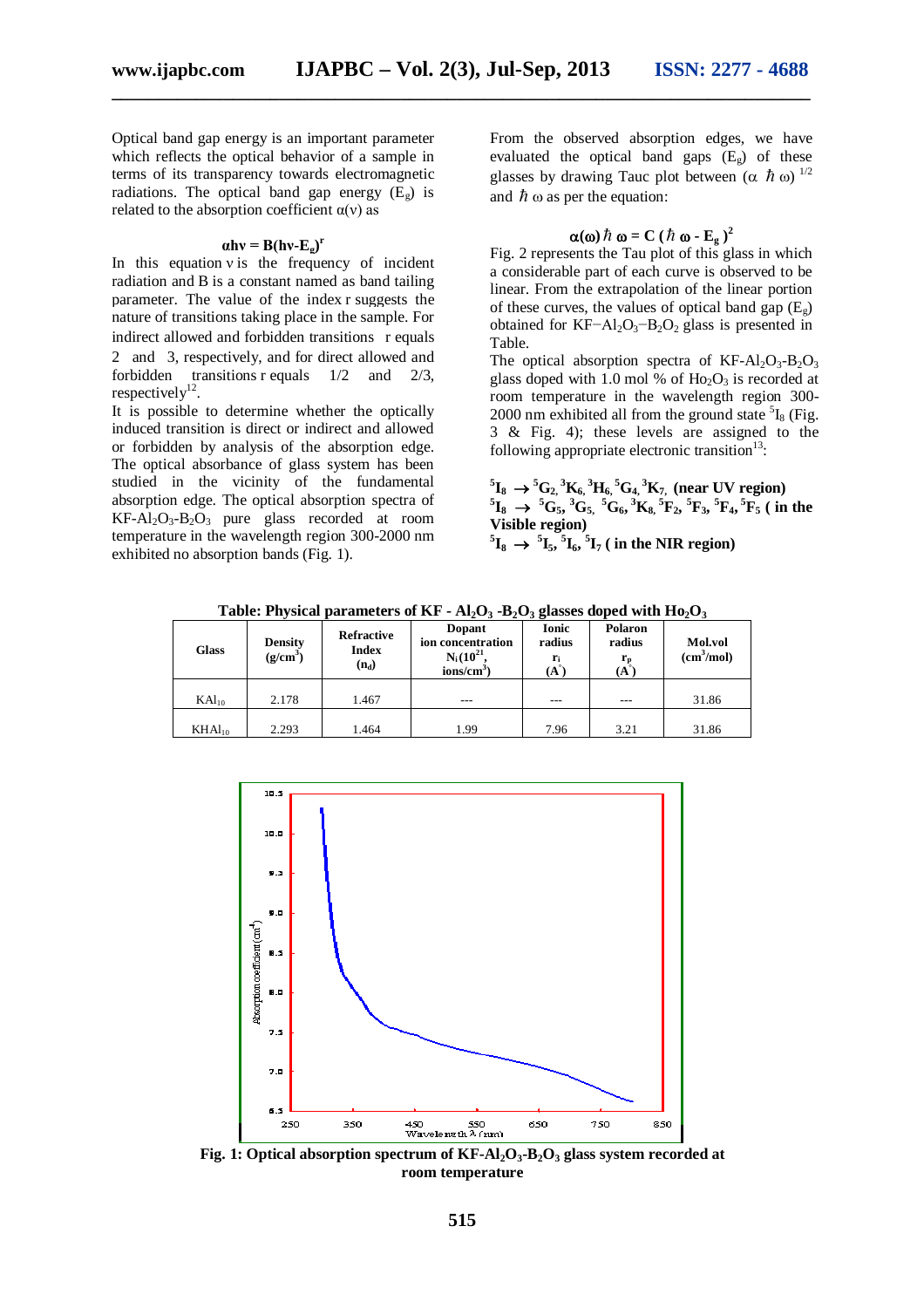

**\_\_\_\_\_\_\_\_\_\_\_\_\_\_\_\_\_\_\_\_\_\_\_\_\_\_\_\_\_\_\_\_\_\_\_\_\_\_\_\_\_\_\_\_\_\_\_\_\_\_\_\_\_\_\_\_\_\_\_\_\_\_\_\_\_\_\_\_\_\_\_\_\_\_\_**

**Fig. 2: Urbach plot for evaluating the optical band gap of KF-Al2O3-B2O3 glass system**



**Fig. 3: Optical absorption spectrum of KF-Al2O3-B2O3 glass system doped with 1.0 mol % of Ho2O3 recorded at room temperature**